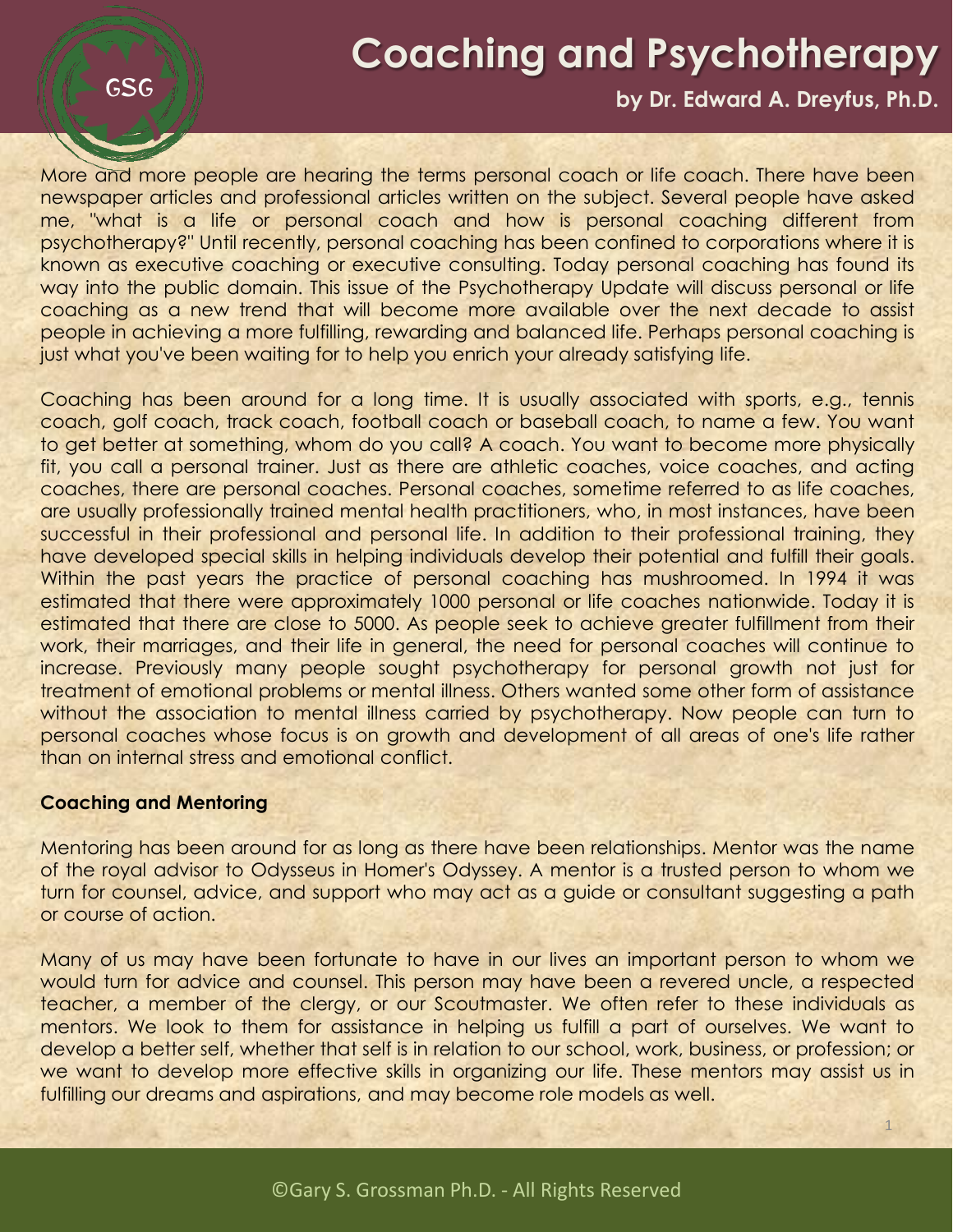Coaching and mentoring have a great deal in common. A personal coach is similar to a professional mentor. The coach's role is more clearly defined. The coach has no other relationship to the client than that of a coach. Therefore, there is no hidden agenda or conflict of interest. Often we seek a coach to help us achieve balance in our lives. Personal coaches believe that when all aspects of one's life are in harmony, a synergy is formed that can propel and individual forward to achieve greatness.

When we turn to a personal coach, we want to become better at whatever it is that we are focused on. We want to actualize our potential. We know that we have the potential, we know that our business can grow or that our life can be better balanced, but we have difficulty in developing a plan of action that will help us reach our vision of the way things could be. Something is blocking us or we are too close to the project. We need a second pair of eyes. We need a boost. Professional coaches start with where you are. They work with you, as a collaborator, to help you realize your goals. Frequently they help you define and clarify your goals. Once your goals have been articulated, they then work with you to develop a plan of action for achieving those goals.

#### **Coaching and Consulting**

GSG

Consulting is a much more recent development. Industrial consulting developed after WWII followed by executive consulting and continued to evolve with the development of the human potentials movement in the 1970's. Business schools and schools of management incorporated executive consulting into their programs. Executive consultants assisted top level managers in developing training programs, human resources, management skills, and organizational development.

Coaching is related to consulting; some consider coaching a subset of consulting. However, the consultant normally provides the consultation service for the period of the contract; once the consultant has completed the project, the relationship terminates. In personal coaching, the coach not only helps the client develop a plan of action to achieve a desired set of goals, the coach also stays with the client to help implement the changes and goals.

With a consultant you pay for an expert's advice and opinion. A coach will help you explore options. A personal coach will assist you in discovering alternatives that fit your agenda, rather than tell what to do. A coach will empower you to find the answers to your questions and develop a strategy for your life that is consistent with your values and beliefs. Generally speaking, coaching goes beyond consulting to incorporate all areas of your life rather than the narrower focus commonly found in consulting.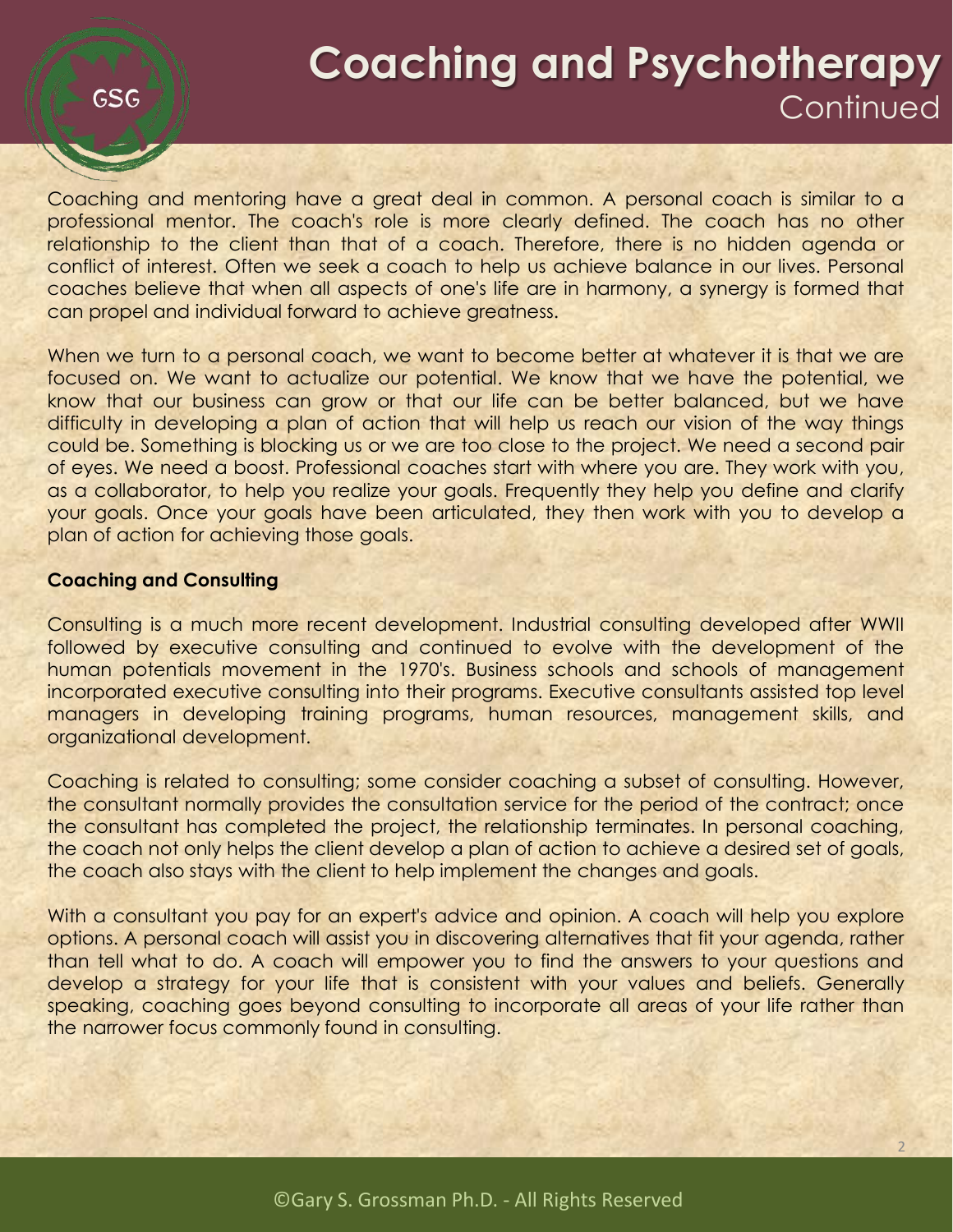#### **Coaching and Psychotherapy**

**GSG** 

What is the difference between coaching and psychotherapy? Coaching is not therapy. Personal coaches don't work on "issues" or delve into the past. Nor do they deal much with understanding human behavior. Coaches do not focus on resolving past traumas that affect personality development nor do they try to change personality structures. Coaches do not attempt to ameliorate psychic pain, anxiety, depression, or sexual dysfunction. These are issues that are dealt with in psychotherapy.

#### **A personal coach focuses on:**

- •Helping people set better goals.
- •Asking their clients to do more than they would on their own.
- •Helping their clients to focus better so as to product results more quickly.
- •Providing clients with the tools, support, and structure to accomplish more.

Whereas psychotherapy focuses on the past and the present, coaching focuses on the present and future. The personal coach maintains a focus on the goals that the client decides s/he would like to achieve. The collaborative effort propels the individual to continually move toward the goal. In psychotherapy the assumption is that there is something wrong that gets in the way of a person's functioning that needs fixing. In coaching the assumption that there is nothing wrong with the client, but the client wants an even better life. In psychotherapy the main focus is on the client's internal world. In coaching the focus is on the client's entire life including health, relationships, career, spirituality, etc., and how it all fits together.

Personal coaches help people develop a balanced life. They do this through strengthening their client's personal foundation. Part of one's personal foundation is recognizing and clarifying one's core values. Most of us seldom take the time to delineate and clarify our values, those beliefs that are at the center of our belief. Often we act in ways that our contrary to our internalized values and we end up feeling uncomfortable, guilty, or even ashamed. Frequently, we are not aware of the causes for our disquietude. On exploration we may find that we acting in ways that are contrary to our own value system. A coach can help you explore your values and assist in developing a set of goals and actions that comport with this value system such that you feel in synch with yourself.

Coaches have no agenda but that of their clients. It is one of the few relationships where the client's agenda is the only agenda that matters. Personal coaches want to assist you in actualizing your agenda on your terms. The objective of the coach to open new possibilities. The attention in coaching is solely on you and your agenda.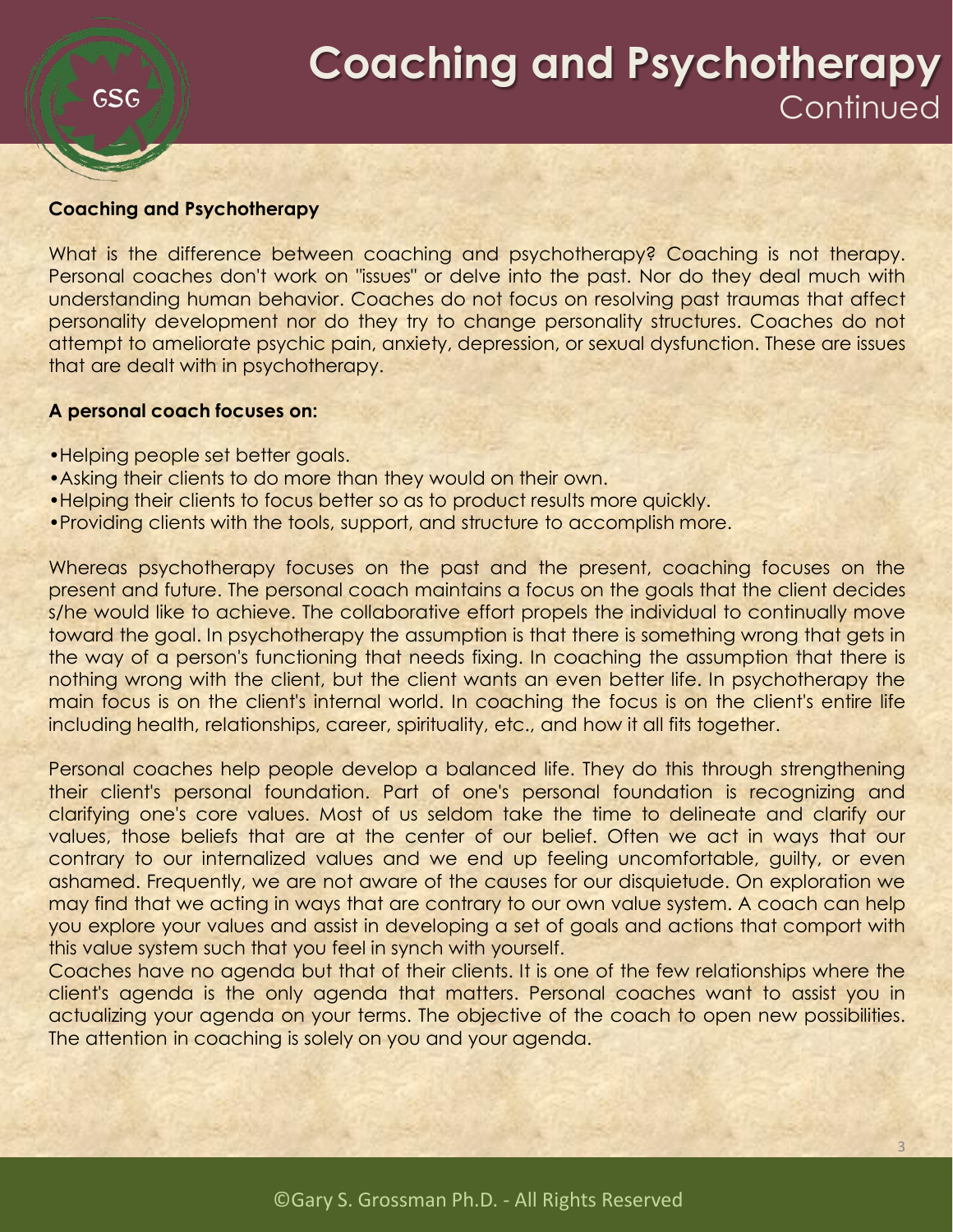#### **How Does Coaching Work?**

SSG

Similar to psychotherapy, coaching works best when there are regular appointments. In order to maintain focus and honor commitments, continuity is necessary. However, coaching is not limited to face-to-face meetings. In fact, most personal coaching takes place over the telephone. Coaching is not limited to geographical location. One can be coached from any location. Coaching sessions are usually thirty minutes in length with three or four sessions scheduled per month.

1.There are many variables that contribute to the effectiveness of coaching:

- 2. Better goals are set, ones that naturally impel you forward.
- 3. Synergy between the coach and client creates momentum.

4. Accountability. Knowing that you have to report to someone on progress or completion of an assignment, impels you to completion.

- 5. Time limits and deadlines may set which mitigates procrastination.
- 6. Prioritizing tasks with your coach makes it more likely that the tasks will be accomplished.

7. Tasks are put into manageable pieces to avoid feeling overwhelmed with the enormity of the task.

8. You can borrow your coaches belief in you, until you develop a belief in yourself.

9. You have a partner in your coach; working with someone always feels more empowering than working alone.

- 10. You develop new skills.
- 11. When you have a coach, you tend to take yourself more seriously.
- 12. You take more effective and focused actions immediately.
- 13. You stop putting up with what is holding you back.
- 14. You set better goals that are more in accord with what you want out of life.

#### **Why is coaching becoming so popular?**

Thomas Leonard, founder of Coach University, says that coaching is becoming so popular for several reasons:

"Many people are tired of doing what they think they "should" do and are ready to do something special and meaningful for the rest of their lives. One problem is that many can't see what this is or, if they can, they can't find a way to reorient their life around it. A coach can help them do both.

People are realizing how simple it can be to accomplish something that several years ago might have felt out of reach or like a pipedream. A coach is not a miracle worker but a coach does have a large tool kit to help the Big Idea become a Reality. Fortunately, people now have the time and resources to invest in themselves in this kind of growth.

4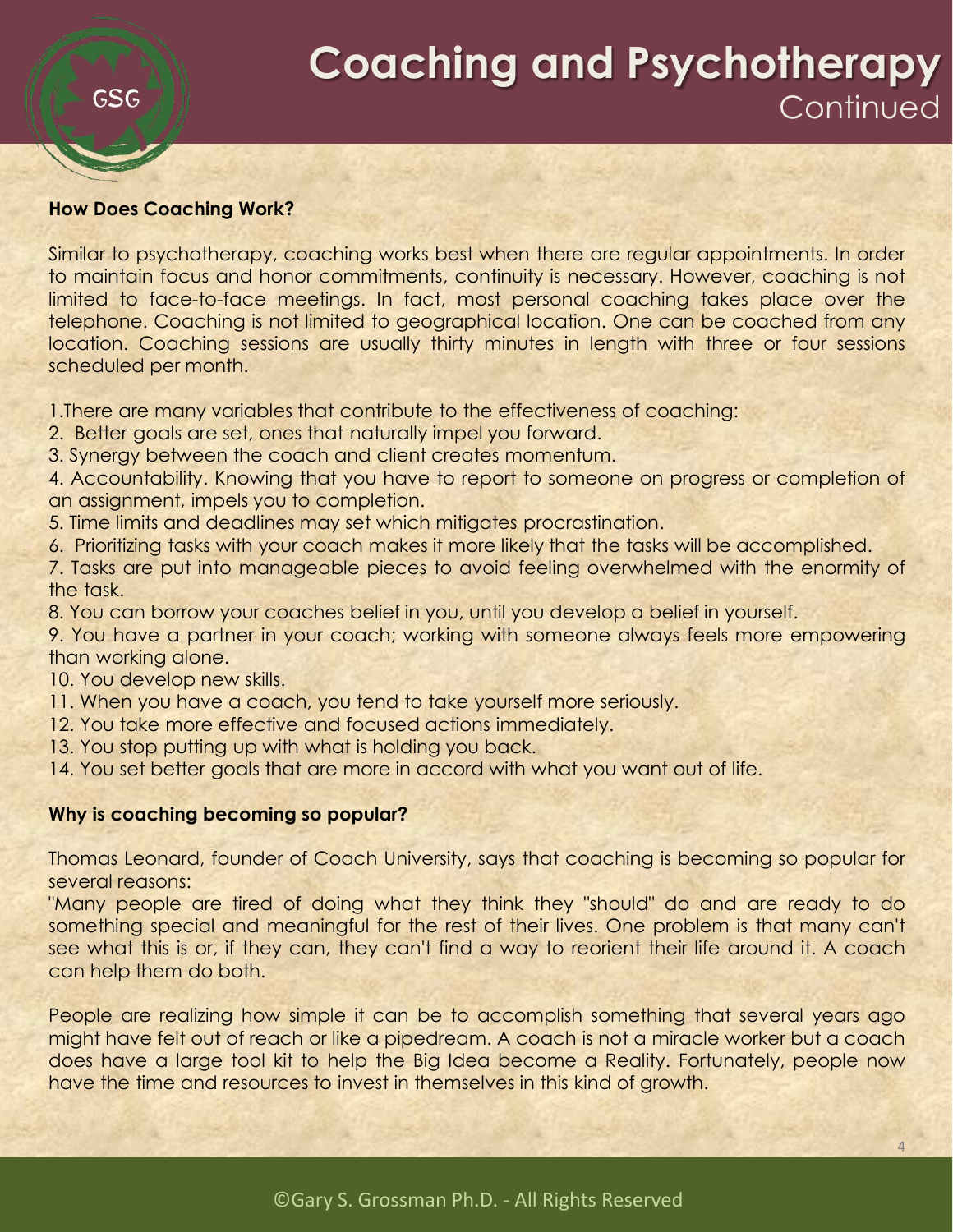**Spirituality.** If you track the phenomenal success of James Redfield's Celestine Prophecy on the NY Times best-seller list back in 1994, you got a sense of just how many people are willing to look at, and consider, the notion of spirituality. Wow. Many coaches are spiritually based even the ones who coach IBM or AT&T. America is growing more spiritual very quickly. ([My] working definition of spirituality? How connected you are with yourself and others.") The coach helps the clients to tune in better to themselves and to others."

#### **How can I know whether I need a coach or a therapist?**

Generally people have turned to a psychotherapist when they experience psychological pain that interferes with the conduct of their everyday life. They may experience anxiety, depression, sexual dysfunction, dysphoria, low self-esteem, lack of identity, obsessions, compulsive rituals, or a feeling that they are not functioning to capacity. Many people have turned to psychologists and other psychotherapists when they want to enhance their life. They seek therapy for personal growth and greater self-understanding.

Coaching begins where psychotherapy leaves off. The coach assumes that the client is wellfunctioning and is facing a roadblock or finding it difficult to get over the next mountain to greater fulfillment. People turn to coaches when their life is going well. Usually they are highfunctioning people who want to expand their lives, their businesses, and their general outlook. They tend to be successful people who have a vision that they could go beyond where they are, but feel that they would like someone to work with them to achieve their goals. These are the same people who would seek a coach to improve their golf or tennis game, seek consultation in their business, or utilize a financial planner to assist with their finances. They seek a coach to accelerate their growth or maximize an opportunity. Some people choose a coach to help in the short-term for a specific task or project, while others engage a coach to restructure their life.

#### **What training do coaches have?**

Many coaches have a background in human behavior, psychology, or human development. A large number of coaches hold licenses in a psychological discipline, e.g., psychology, counseling, social work, etc. Others have a background in business, law or consulting. These individuals usually have sought additional training in coaching. Most all coaches have had extensive personal experience.

Many coaches, like myself, have found that coaching emerged naturally out of their clinical practice. After having been in practice for over 30 years, I have developed a body of experience. I have worked with individuals for years and watched them through their various life transitions. Many times people come back after being in therapy seeking something different from their therapy experience. They are facing an obstacle to their progress and wanted a trusted professional with whom to discuss their situation.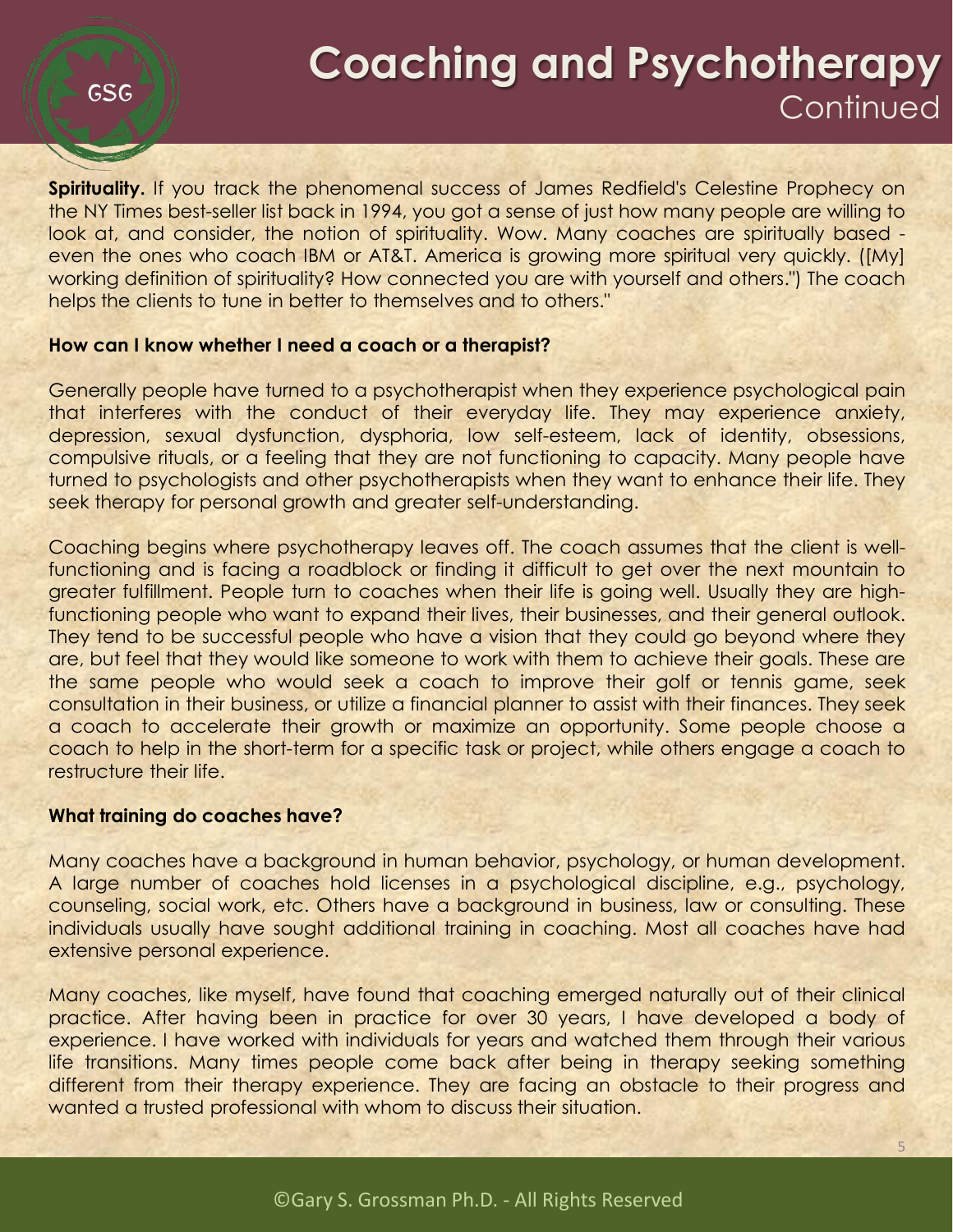**GSG** 

Whether it is a business decision, a life decision, or a wish to change their lifestyle, they want a different perspective. So they have turned to me. Over the years I have found this type of relationship very rewarding. Often these people would jokingly refer to me as "Coach." Little did I know that this title was to be prophetic. I am sure that many practitioners have found their way into coaching by a similar route.

People choose their coach on the basis of whether there is reason to believe that this person can help me to accomplish my goals. If they feel comfortable with their coach and believe progress is being made, they continue. Otherwise, they terminate the relationship. Coaching is not about "the doctor knows best" model. It is about what works for you.

#### **About the Author:**

Dr. Edward A. Dreyfus is in private practice in Santa Monica, California where he practices as a clinical psychologist, divorce mediator and life coach. He offers individual and group psychotherapy as well as couples therapy and sex therapy. In his coaching practice he works with individuals seeking to enhance and balance their professional, career and personal life.

Dr. Dreyfus is a Licensed Psychologist and a Licensed Marriage, Family, & Child Therapist. He is also a Certified Sex Therapist of the American Association of Sex Educators, Counselors and Therapists. He is a Fellow of the American Psychological Association, a Diplomate and Fellow of the American Board of Sexology, a Fellow of the Academy of Clinical Sexologists, a Diplomate in Professional Psychotherapy of the International Academy of Behavioral Medicine, Counseling, and Psychotherapy, Inc., and a Diplomate of the American College of Forensic Examiners. Dr. Dreyfus is a Registrant in the National Register of Health Service Providers in Psychology and is a Registrant in the National Register of Certified Group Psychotherapists.

In 1996, he was the recipient of the prestigious Distinguished Psychologist Award given by the Los Angeles County Psychological Association. Dr. Dreyfus has written three books, several book chapters, over two dozen professional articles, and has presented at many professional meetings.

Visit his website at http://www.docdreyfus.com. Copyright © 1999-2004 PlanetPsych.com